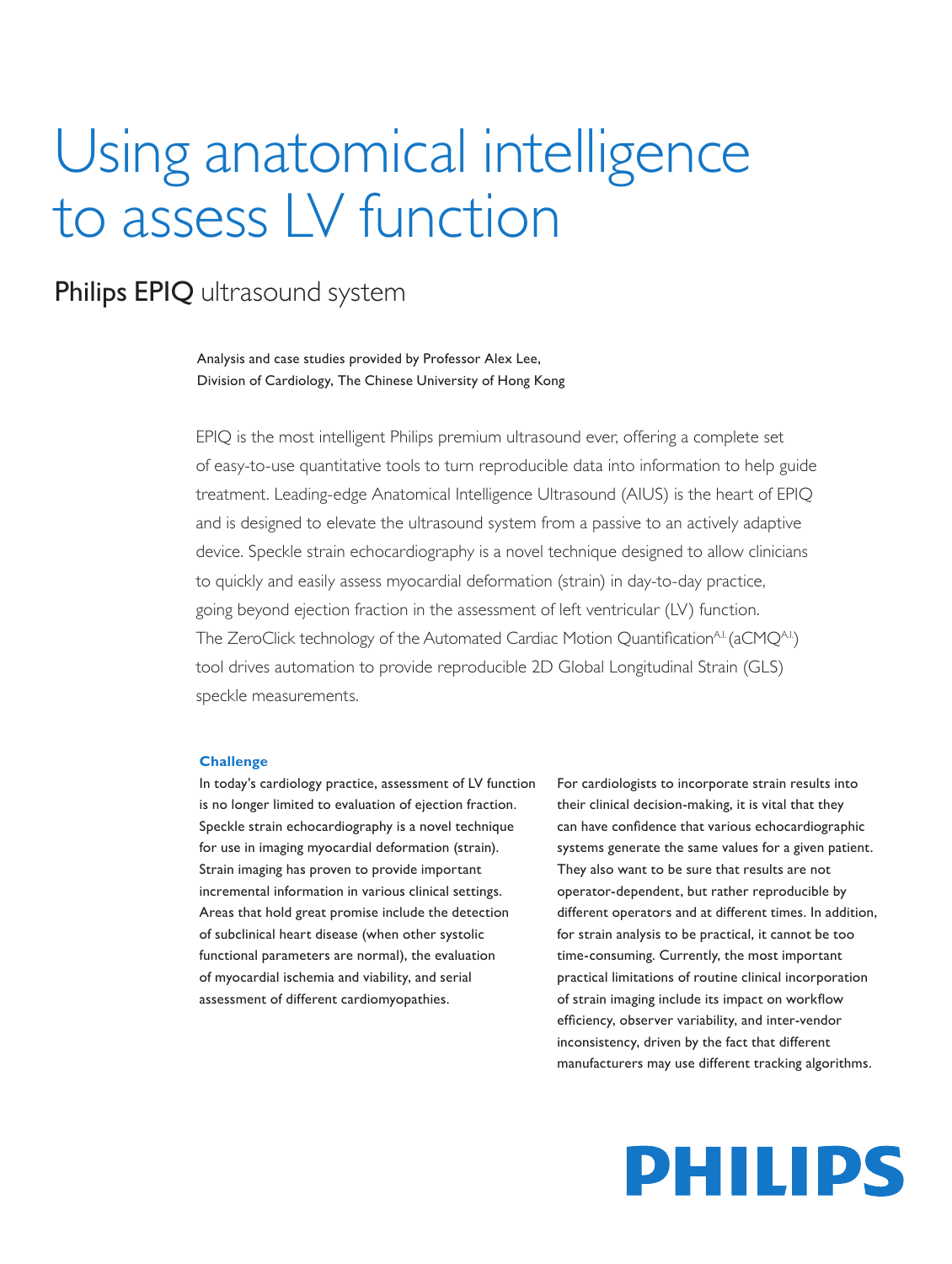#### **Solution**

As with many other technologies, automation is the key to achieving workflow efficiency and measurement reproducibility of strain echocardiography in a busy clinical practice. Conventional ways to initiate GLS measurement require manual tracing of the endocardial border or at least manual location of anatomic landmarks such as the mitral annulus and LV apex. This inevitably slows workflow and introduces human error and observer variability, hence limiting practical use of strain imaging. With the aCMQA.I. tool of Philips EPIQ, GLS can be obtained with ZeroClick technology within a few seconds after acquisition of 2D images from the three routine apical views (4-chamber, 2-chamber, and long-axis).

#### **Impact**

Enhancement of workflow efficiency, improvement in reproducibility, and resolution of inter-vendor algorithm discrepancy as a result of full automation are expected to help promote widespread adoption of this novel technique in daily practice.



aCMQA.I. automatically generates GLS measurements from these 2D images obtained from apical 4-, 3-, and 2-chamber views of a normal heart, with no manual marking of anatomic landmarks required to initiate analysis.

#### **Data comparison**

We studied the inter-vendor agreement of GLS measurement in 35 patients. Patients had transthoracic echocardiography performed on EPIQ and on an ultrasound system of a different vendor within the same day, and the images were analyzed for GLS using aCMQA.I. and the strain analysis software of the other vendor. We observed excellent inter-vendor agreement (bias = -0.47%, 95% limits of agreement = -4.06% to 3.12%, coefficient of variation =  $2.5\%$ ;  $r = 0.92$ ,  $P < 0.0001$ ).



### Correlation **Bland-Altman plot:**

10

Inter-vendor agreement for GLS measurement

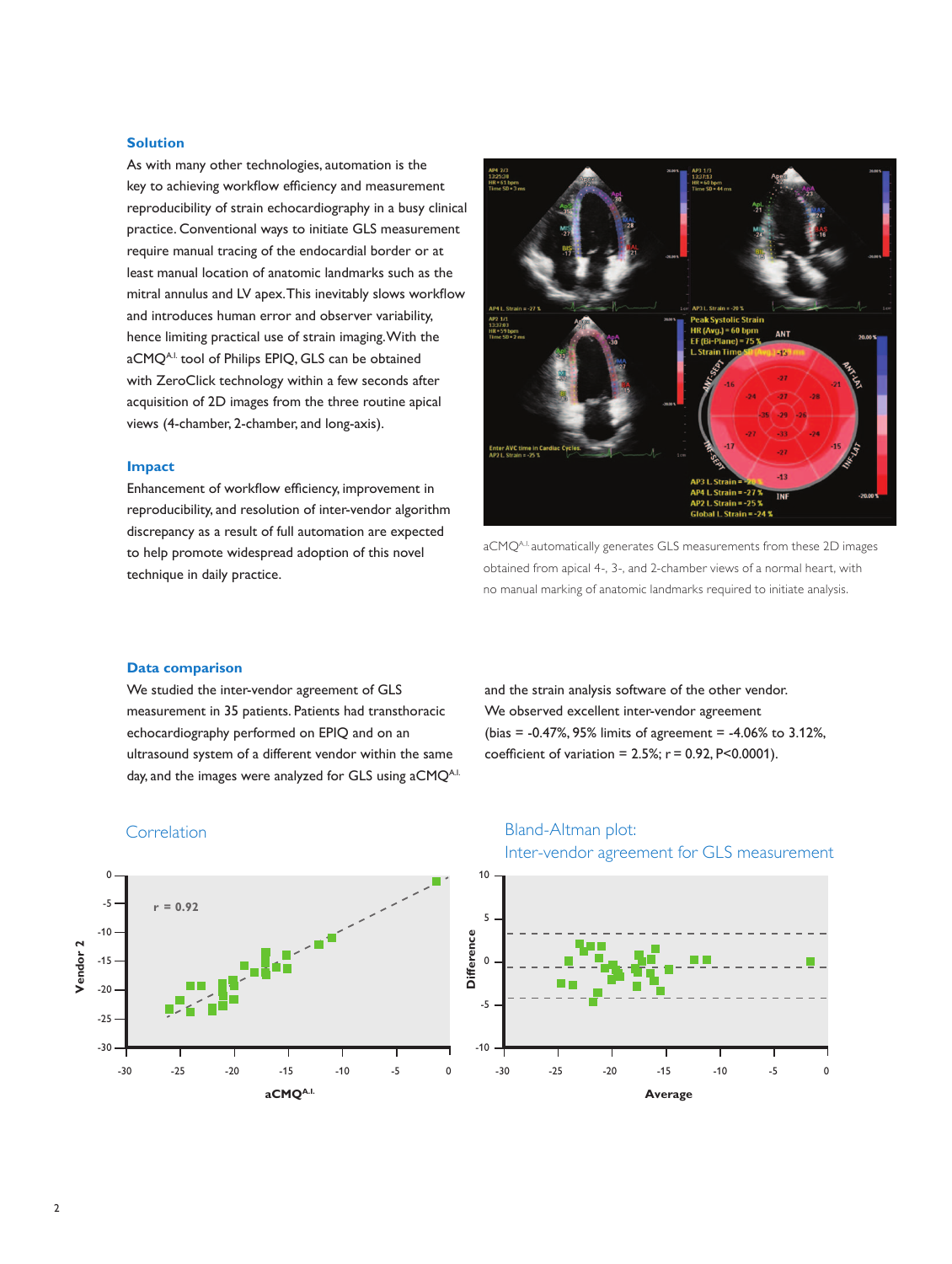**Case study one** Inferior myocardial infarction

A 59-year-old male was admitted to the coronary care unit for acute chest pain occurring over the preceding 14 hours. ECG showed ST segment elevation over the inferior leads. Echocardiography showed severe hypokinesia over the inferior and inferoseptal segments from basal to mid levels, without obvious regional wall motion abnormality in the rest of the LV segments. Strain analysis with aCMQA.<sup>1</sup>. showed not only markedly reduced longitudinal strains in the inferior, inferoseptal, and inferolateral segments, but also mildly impaired longitudinal strains in the anterior, anteroseptal, and anterolateral segments and the apical cap. Coronary

angiogram revealed sequential severely stenotic culprit obstructions (70-90%) in the dominant right coronary artery (RCA) and multiple significant stenoses (50-70%) in the proximal and distal left anterior descending artery (LAD), with a non-dominant normal circumflex. This case illustrates how strain echocardiography can help identify infarction (indicated by positive strain, i.e., paradoxical systolic lengthening, in the basal inferior segment), peri-infarct schema in the RCA territory, and remote ischemia in the LAD territory. Percutaneous coronary intervention (PCI) was performed to the RCA and staged PCI was performed to the LAD.



Case study one illustrates how strain echocardiography can help identify infarction (coded blue), peri-infarct schema in the RCA territory, and remote ischemia in the LAD territory (salmon pink).